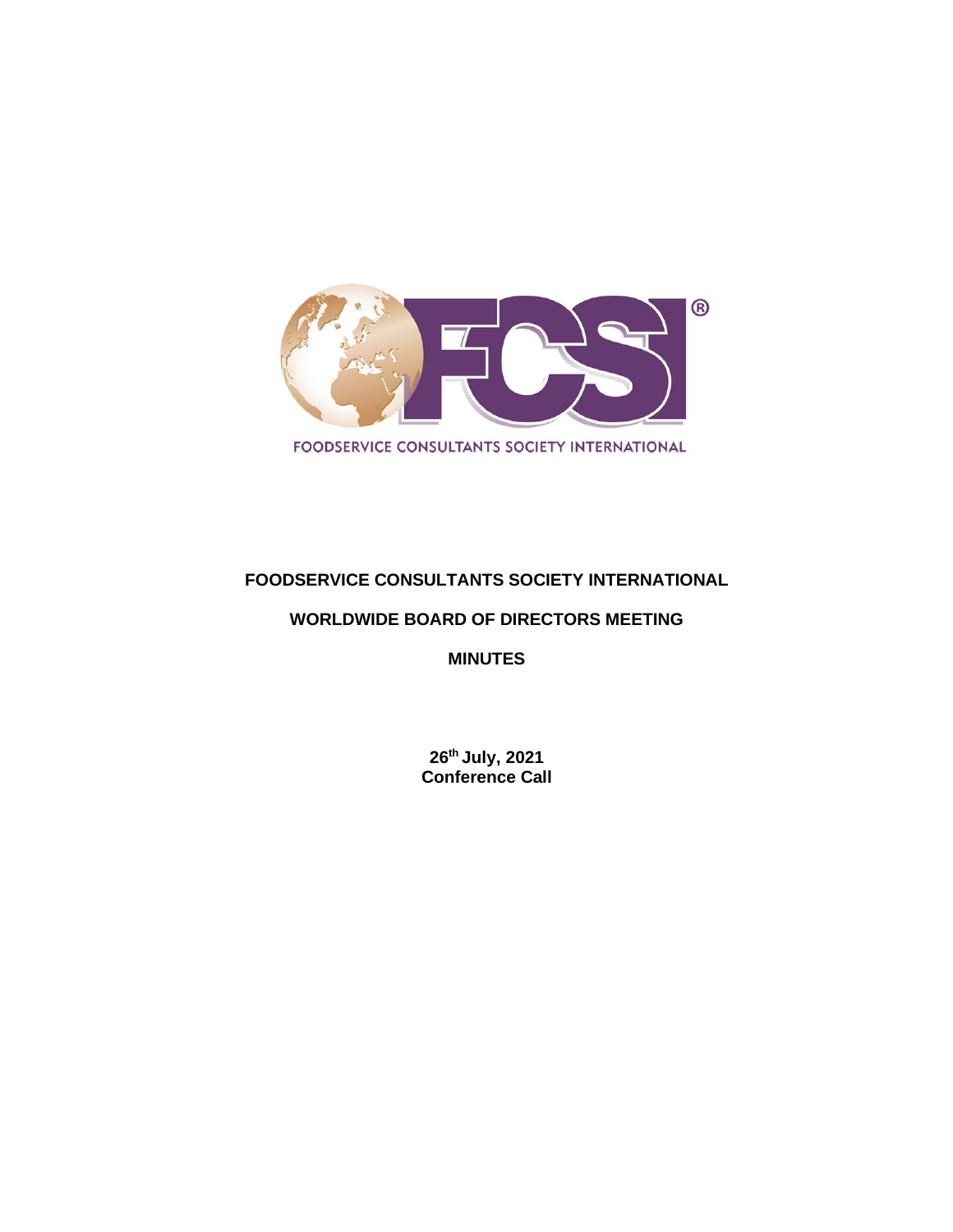## **FOODSERVICE CONSULTANTS SOCIETY INTERNATIONAL**

#### **BOARD OF DIRECTORS MEETING**

#### **MINUTES**

**26th July, 2021 Conference Call**

### *In Attendance*

*Mr. William Caruso, FFCSI, PP President (CS Enterprises, LLC)*

*Mr. Mario Sequeira, FCSI Secretary/Treasurer (Hospitality Total Services (Aus) Pty Ltd)*

## *Staff*

*Mr. Nick Vaccaro Executive Administrator, WW*

### *Absent*

*Mr. Remko van der Graaff, FCSI (Consultancy, Food & Facilities)*

### *Officers Directors*

*Mr. Andrew Brain (Foodservice Consultants Australia)*

*Mr. Paul Montégut (Restauration Conseil)*

*Mr. Eric Norman, FCSI (Clevenger Associates)*

#### *Allied Representatives*

*Mr. Mick Jary Meiko UK Limited*

*Mr. Greg O'Connell (Moffat)*

*Mr. Jack Scott (Alto-Shaam, Inc.)*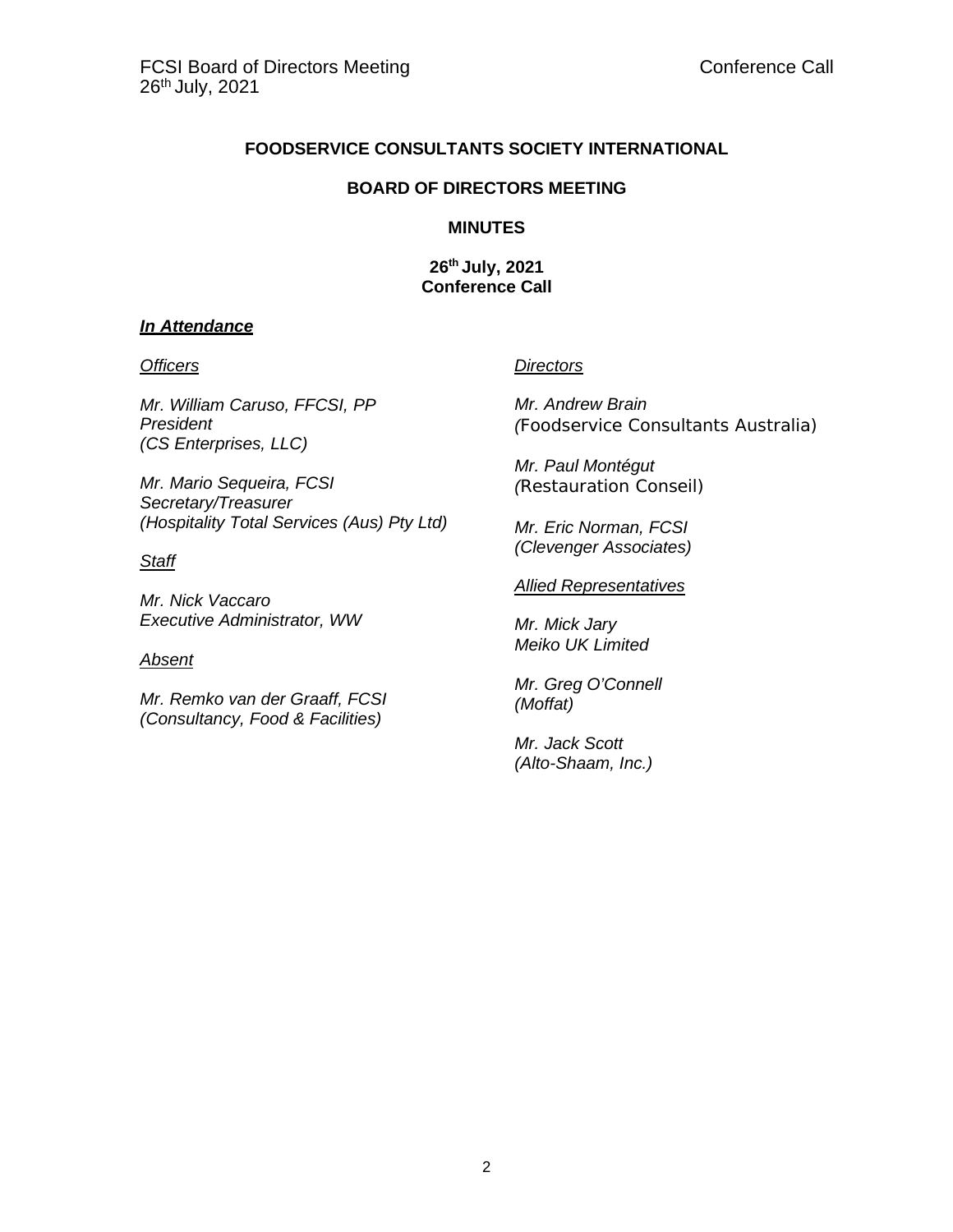# **FCSI's Vision**

**"FCSI is the global leader in foodservice and hospitality consulting"**

# **FCSI's Mission**

## **"To promote professionalism in foodservice and hospitality consulting while returning maximum benefits to all members"**

# **Brand Slogan** *"We Share, We Support, We Inspire"*

## **1.0 Call to Order and Opening Remarks**

The meeting was called to order on  $26<sup>th</sup>$  July at 7:08 am (EDT) at which time President William Caruso, FFCSI (PP) welcomed everyone to the meeting. Noting that there was quorum for conducting official business Bill requested that the meeting begin.

### **2.0 The Issue/Background**

Bill provided a brief background on the issues at hand. The history of the relationship between FCSI and the other organizations and how they have evolved to the current date.

#### **3.0 Discussion**

Eric said that the original TAD projects were constructed for the full worldwide audience. A form and format of intellectual property (IP) that the original task force was convened in 2010 and some of the standards were modified from existing structures and some were originated by the task force itself.

Greg asked if the original IP was ever protected by legal counsel because it was originated by FCSI, or if it was shared data and not originated by FCSI. Mick recommended that an attorney be consulted to ensure that FCSI has the right to protect the property since so much of the data is shared across many organizations globally.

Bill said that FCSI's intention was to have the program as an FCSI WW branded program with the other groups being given proper credit as producers of the product.

The question was asked what role Roberto Assi has held, or is currently holding, in the process. Paul answered that Roberto is the co-chair of IFSE as a representative of FCSI EAME. When visiting the IFSE BIM website it is clear at the bottom of the Homepage that the program is co-shared by EFCEM and FCSI EAME by the presence of both logo images.

Paul said that the FCSI EAME Board is reluctant to tell EFCEM that after all the joint collaboration that the IP now belongs to FCSI and not to everyone openly. FCSI EAME's stance is that the program can not be branded by any one organization, that the standards are open and free to anyone.

Bill asked for clarification if EFCEM has received full endorsement from the equipment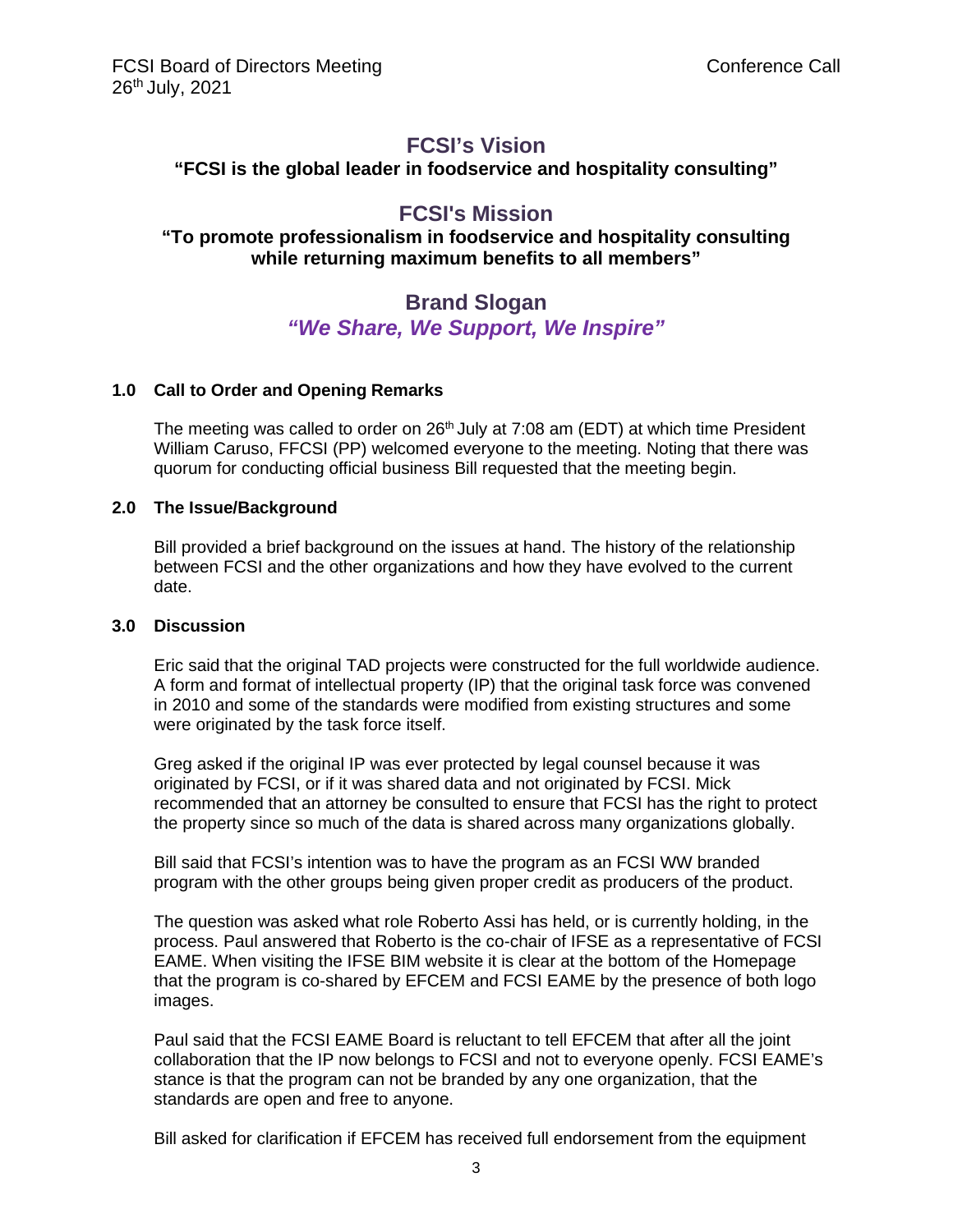manufacturers such as NAFEM and NAFES. The NAFEM and NAFES logos appear on the IFSE BIM website at [www.ifsebim.org](http://www.ifsebim.org/) website. Eric said that NAFEM has now withdrawn their endorsement, for the time being, because FCSI Worldwide has not formally approved the program. Greg said that NAFES was asked to endorse the program and decided to endorse the standards based on Keith Warren saying that FCSI and NAFEM had already endorsed the standards.

Paul said that the FCSI EAME Board of Trustees agrees that the formal final endorsement of the program must be done by FCSI Worldwide. That it can not be ultimately finalized by FCSI EAME or another FCSI division.

Mick recommended that heads of each of the individual associations that have a stake in the final results, meet to discuss recommendations on how to proceed. This would also include legal representation to confirm that all legal options are being considered. Perhaps a board of governance be constructed with a representative from each of the parties.

Andrew said that all the information the board has been reviewing is a culmination of information and insight of what has been covered in the past. He said the intent by the joint committee of Joe S., Roberto A. and himself was to take some of the information originally produced by TAD and then create a revised document and release it free worldwide. The document (list) is a recommendation of what families are needed by consultants for use during design projects. The worldwide document was an intent to cover off on at least 80% of what consultants from around the world would need to complete projects. The intellectual property is actually the discussions had by the committee, not the final list of standards. He added the committee is ready to provide a document to the FCSI Worldwide Board for review/approval. A list of standards that as consultants are required by manufacturers for consultants to complete projects.

Mario said that that it is important to consider what motivates each of the organizations included in the joint project. And how each group's motivations can work together to produce a final product.

Paul stated that IFSE is not an official association only a group of people who have come together for the project.

Bill asked why the EAME Board approved the EAME logo to be used in conjunction with IFSE on the IFSE website and on letterhead. Paul answered that he was not aware of any official approval by EAME for their logo to be used in partnership with IFSE.

Bill mentioned that Joe S. is scheduled to present many of the key points of this projects during a presentation at the upcoming TAD Symposium during the NAFEM conference. He has spoken with Joe recently and Joe is concerned about anyone stopping or attempting to slow the process because of the momentum produced thus far. However, one key point is that the manufacturers from the various worldwide associations like NAFEM, have not officially had an opportunity to review the list and provide comment on the program.

Andrew recommended that what has been produced thus far be shared with all involved organizations for review and comment.

Bill said that he is not able to trust IFSE, or their representatives, because of what has